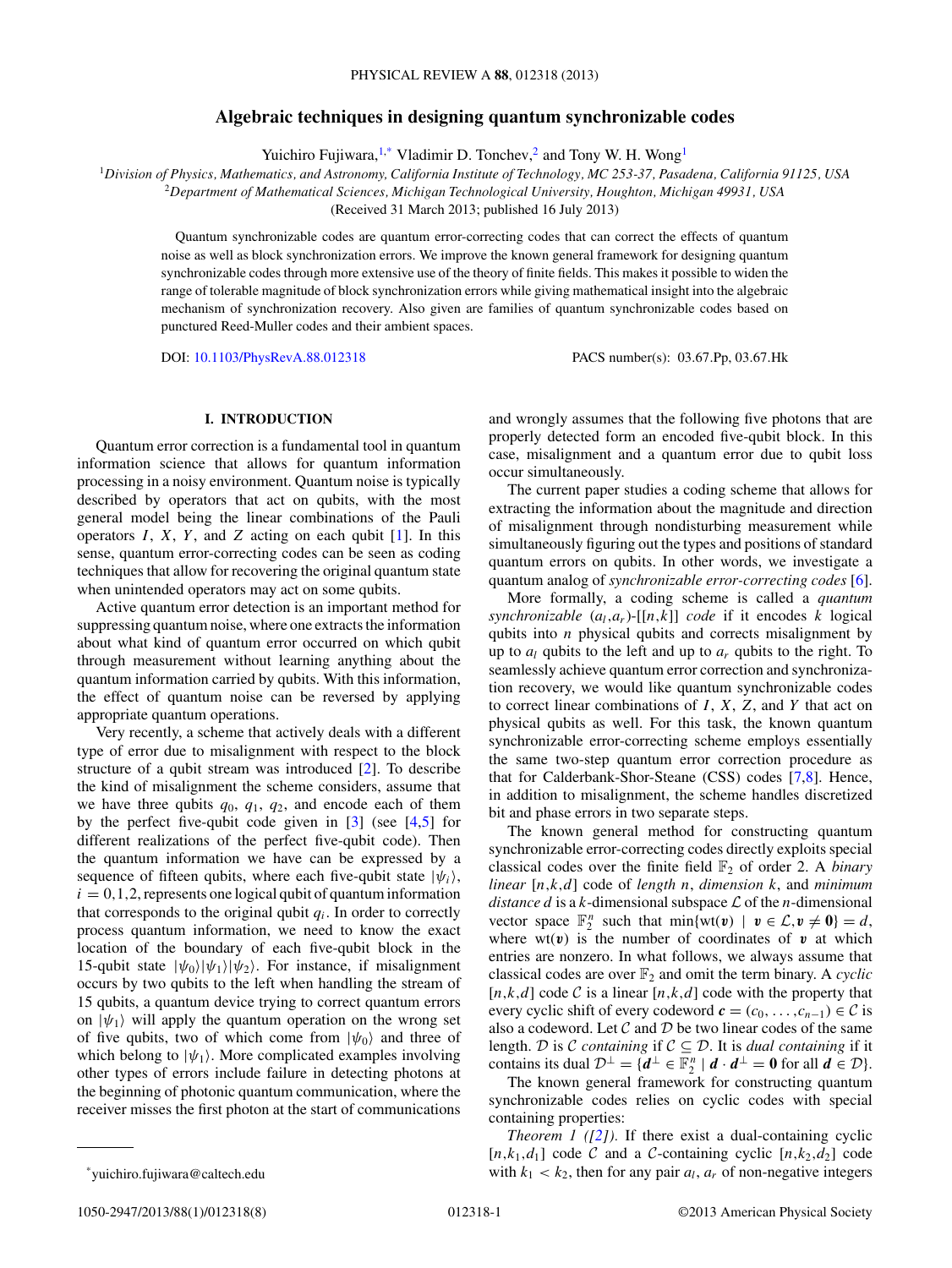<span id="page-1-0"></span>satisfying  $a_l + a_r < k_2 - k_1$  there exists a quantum synchronizable  $(a_l, a_r)$ -[[ $n + a_l + a_r$ ,  $2k_1 - n$ ]] code that corrects at least up to  $\lfloor \frac{d_1-1}{2} \rfloor$  phase errors and at least up to  $\lfloor \frac{d_2-1}{2} \rfloor$  bit errors.

Note that if a linear code  $\mathcal C$  is dual containing, a  $\mathcal C$ -containing linear code is also dual containing [\[9\]](#page-7-0). Hence, what the above theorem requires is actually a pair of dual-containing cyclic codes, one of which is strictly contained in another and both of which guarantee large minimum distances. While it is already a challenging problem to construct cyclic codes with good minimum distances, it is not impossible to find infinitely many nontrivial examples satisfying the additional stringent conditions. The following is the family of quantum synchronizable codes explicitly mentioned in the literature.

*Theorem 2 (* $[2]$ *)*. Let *n*,  $d_1$ , and  $d_2$  be odd integers satisfying  $n = 2^m - 1$  and  $3 \le d_2 < d_1 \le 2^{\lceil \frac{m}{2} \rceil} - 1$ , where  $m \ge 5$ . Then for some  $d'_1 \ge d_1$ , some  $d'_2 \ge d_2$ , and any pair  $a_l$ ,  $a_r$  of non-negative integers satisfying  $a_l + a_r < \frac{m(d_1 - d_2)}{2}$  there exists a quantum synchronizable  $(a_l, a_r)$ -[[ $n + a_l + a_r, n - m(d_2 -$ 1)]] code that corrects at least up to  $\frac{d_1 - 1}{2}$  phase errors and at least up to  $\frac{d'_2-1}{2}$  bit errors.

The primary purpose of the present paper is to improve the code design framework given in Theorem 1 through careful analysis of the algebraic machinery behind synchronization recovery, as well as to give families of quantum synchronizable codes that are different from the one given in Theorem 2. Our refined framework naturally improves the synchronization recovery capabilities achievable by quantum synchronizable codes even if we use the same cyclic codes as the ones employed in Theorem 2.

In the next section, we briefly review quantum synchronizable coding that forms the basis of Theorem 1 and give a precise description of one key aspect in the form of a math-ematical lemma. The coding scheme is reanalyzed in Sec. [III](#page-3-0) to improve its synchronization recovery capabilities. Then Sec. [IV](#page-4-0) enriches realizable parameters by giving families of quantum synchronizable codes based on cyclic codes that have not previously been employed in the context of synchronization recovery. Concluding remarks are given in Sec. [V.](#page-6-0)

## **II. OVERVIEW OF BLOCK SYNCHRONIZATION FOR QUBITS**

Here we review the basics of block synchronization recovery for quantum information. The simple mathematical model considered in [\[2\]](#page-7-0) is explained in Sec. II A. Then Sec. II B provides the overview and necessary mathematical details of quantum synchronizable coding.

#### **A. Preliminaries**

Let  $Q = (q_0, \ldots, q_{x-1})$  be an ordered set of length *x*, where each element represents a qubit. A *block*  $F_i$  is a set of consecutive elements of *Q*. Let  $\mathcal{F} = \{F_0, \ldots, F_{y-1}\}\)$  be a set of blocks. The ordered set (*Q,* F) is called a *blockwise structured sequence* if  $|\bigcup_i F_i| = x$  and  $F_i \cap F_j = \emptyset$  for  $i \neq j$ . In other words, the elements of a sequence are partitioned into groups of consecutive elements called blocks.

Take a set  $G = \{q_j, \ldots, q_{j+g-1}\}\$  of *g* consecutive elements of *Q*. The set *G* is said to be *misaligned* by *a* qubits to the *right* with respect to  $(Q, \mathcal{F})$  if there exist an integer *a* and a block  $F_i$  such that  $F_i = \{q_{j-a}, \ldots, q_{j+g-a-1}\}\$  and  $G \notin \mathcal{F}$ . If *a* is negative, we may say that *G* is misaligned by  $|a|$  qubits to the *left*. *G* is *properly aligned* if  $G \in \mathcal{F}$ .

With this simple model, the three five-qubit blocks given as an example in the previous section may be seen as  $Q = (q'_0, \ldots, q'_{14})$ , where the three encoded five-qubit blocks  $|\psi_0\rangle$ ,  $|\psi_1\rangle$ , and  $|\psi_2\rangle$  form blocks  $F_0 = (q'_0, \ldots, q'_4)$ ,  $F_1 =$  $(q'_5, \ldots, q'_9)$ , and  $F_2 = (q'_{10}, \ldots, q'_{14})$ , respectively. These 15 qubits are subject to quantum information processing and may be sent to a different place, stored in quantum memory, or immediately processed for quantum computation.

If misalignment occurs by, for instance, two qubits to the left during quantum error correction on  $|\psi_1\rangle$ , the device applies the quantum error correction procedure to the set *G* of five qubits  $q'_3, \ldots, q'_7$ , two of which come from  $F_0$  and three of which belong to  $F_1$ . For example, when measuring the stabilizer generator *XZZXI* of the five-qubit code to obtain the syndrome, the operation the device actually performs to the entire system can be expressed as

$$
I^{\otimes 3}XZZXI^{\otimes 8}|\psi_0\rangle|\psi_1\rangle|\psi_2\rangle,
$$

which, if block synchronization were correct, would be

$$
I^{\otimes 5}XZZXI^{\otimes 6}|\psi_0\rangle|\psi_1\rangle|\psi_2\rangle.
$$

The operator  $I^{\otimes 3}XZ$  does not stabilize  $|\psi_0\rangle$ , nor does  $ZXI^{\otimes 3}$  $|\psi_1\rangle$ . Thus the measurement process not only fails to obtain the correct syndrome but also introduces errors to the system. Similarly, if the same misalignment happens during faulttolerant quantum computation, the device trying to perform the logical  $\bar{X}$  operation applies  $I^{\otimes 3}XX$  on the first five-qubit block and  $XXXI^{\otimes 2}$  on the next five-qubit block.

The goal of quantum synchronizable coding is to make it possible to extract the information about how many qubits away the window is from proper alignment and in which direction should misalignment occur while keeping the quantum information carried by qubits intact. For the sake of simplicity, we assume that a device regains access to all the qubits in proper order in the system if misalignment is correctly detected and identified.

### **B. Quantum synchronizable coding**

In this section we briefly review the mechanism of quantum synchronizable codes introduced in [\[2\]](#page-7-0) and prove a lemma, which we will use in Sec. [III.](#page-3-0) We assume familiarity with the structure of CSS codes and their encoding and decoding methods. For the basic facts and notions in classical and quantum coding theories, the reader is referred to Refs. [\[10\]](#page-7-0) and [\[3\]](#page-7-0).

As defined in Sec. [I,](#page-0-0) a cyclic code C of length *n* is a linear code with the property that if  $\mathbf{c} = (c_0, \ldots, c_{n-1})$  is a codeword of C, then so is the cyclic shift  $(c_{n-1}, c_0, \ldots, c_{n-2})$ . It is known that by regarding each codeword as the coefficient vector of a polynomial in  $\mathbb{F}_2[x]$ , a cyclic code of length *n* can be seen as a principal ideal in the ring  $\mathbb{F}_2[x]/(x^n-1)$  generated by the unique monic nonzero polynomial  $g(x)$  of minimum degree in the code which divides  $x^n - 1$ . When a cyclic code is of length *n* and dimension *k*, the set of codewords can be written as  $\mathcal{C} = \{i(x)g(x) \mid \text{deg}[i(x)] < k\}$ , where the degree deg[ $g(x)$ ]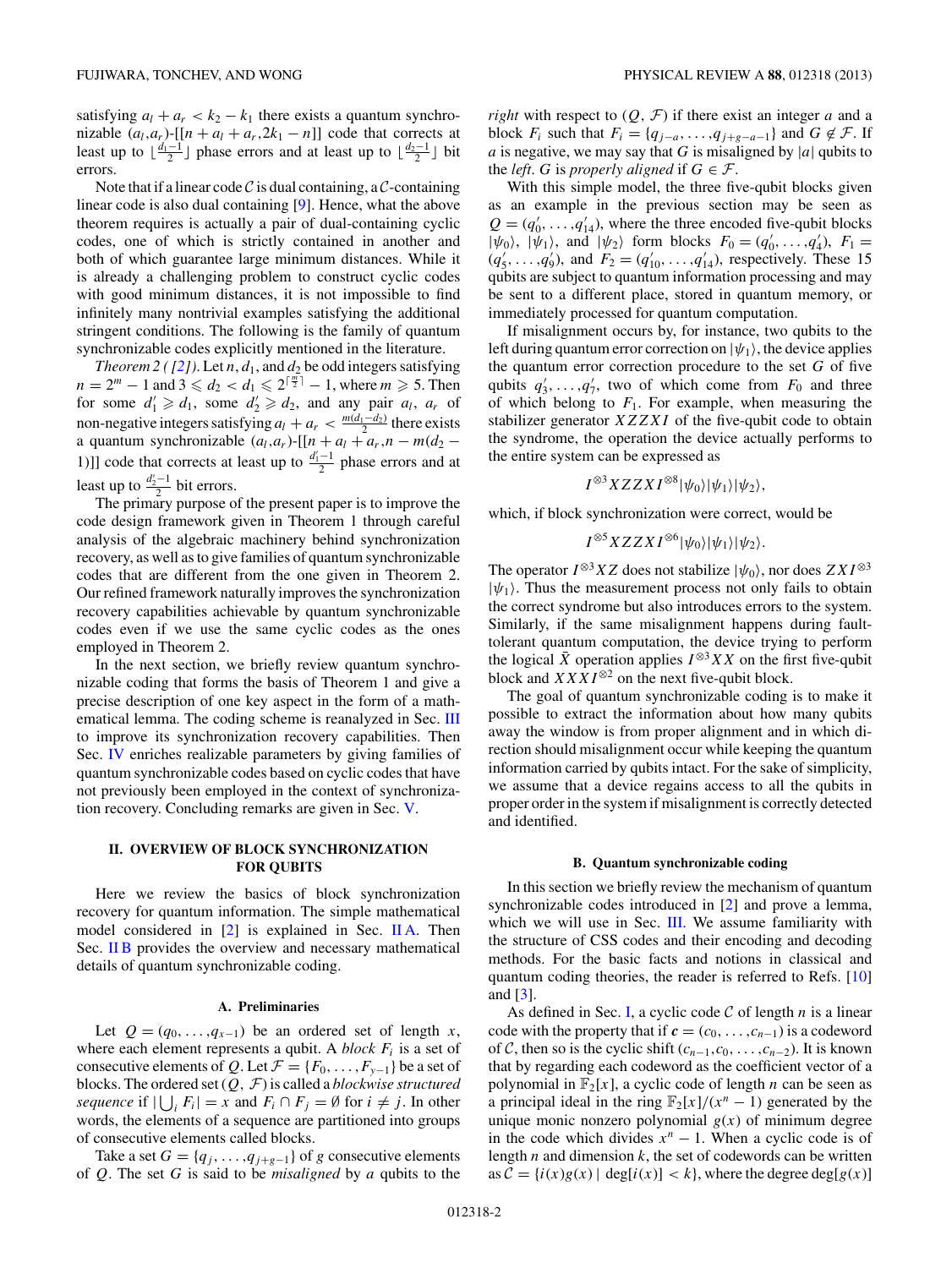<span id="page-2-0"></span>of the generator polynomial is  $n - k$ . A cyclic shift of a codeword naturally corresponds to multiplying by *x* modulo  $x^n - 1$ , which is an automorphism of the code. The orbit of a given codeword  $i(x)g(x)$  by this group action is written as Orb<sub>*x*</sub>[ $i(x)g(x)$ ] = { $x^a i(x)g(x)$  (mod  $x^n - 1$ ) |  $a \in \mathbb{N}$ }, where N is the set of positive integers.

Let C be a linear  $[n,k_1,d_1]$  code. Recall that a linear [ $n,k_2,d_2$ ] code  $\mathcal D$  is said to be  $\mathcal C^{\perp}$  containing if  $\mathcal C^{\perp} \subseteq \mathcal D$ . The CSS construction turns a  $C^{\perp}$ -containing linear code  $D$ into a quantum error-correcting  $[[n,k_2 - k_1]]$  code capable of correcting up to  $d_1$  phase errors and up to  $d_2$  bit errors through the standard two-step decoding procedure. The framework on which Theorem 1 is built exploits this quantum error correction mechanism, as is suggested by the fact that the theorem requires a pair of cyclic codes  $\mathcal C$  and  $\mathcal D$  satisfying  $\mathcal{C}^{\perp} \subseteq \mathcal{C} \subset \mathcal{D}$ .

Let C be a dual-containing cyclic  $[n,k_1,d_1]$  code contained in another cyclic  $[n,k_2,d_2]$  code  $D$  with  $k_1 < k_2$ . Define  $g(x)$  as the the generator polynomial of  $D$ , which is the unique monic nonzero polynomial of minimum degree in D. Define also *h*(*x*) as the generator polynomial of  $C$ , which is the unique monic nonzero polynomial of minimum degree in C. Since  $C \subset \mathcal{D}$ , the generator polynomial  $g(x)$  divides every codeword of  $\mathcal{C}$ , which means that  $h(x)$  can be written as  $h(x) = f(x)g(x)$  for some polynomial *f*(*x*) of degree  $n - k_1 - \deg[g(x)] = k_2 - k_1$ .

For a polynomial  $j(x) = j_0 + j_1x + \cdots + j_{n-1}x^{n-1}$  of degree less than *n* over  $\mathbb{F}_2$ , define  $|j(x)\rangle$  as the *n*-qubit quantum state  $|j(x)\rangle = |j_0\rangle|j_1\rangle \cdots |j_{n-1}\rangle$ . For a set *J* of polynomials of degree less than *n* over  $\mathbb{F}_2$ , we define  $|J\rangle$  as

$$
|J\rangle = \frac{1}{|J|} \sum_{j(x)\in J} |j(x)\rangle.
$$

Addition between *J* and polynomial  $k(x) \in \mathbb{F}_2[x]$  is defined as  $J + k(x) = \{j(x) + k(x) | j(x) \in J\}.$ 

Let  $R = \{r_i(x) | 0 \leq i \leq 2^{2k_1 - n - 1}\}$  be a system of representatives of the cosets  $C/C^{\perp}$ . Take the set  $V_g = {C^{\perp} + r_i(x)}$  $g(x)$  |  $r_i(x) \in R$  of  $2^{2k_1-n}$  states. Because *R* is a system of representatives, these  $2^{2k_1-n}$  states form an orthonormal basis. Let  $V_g$  be the vector space of dimension  $2^{2k_1-n}$  spanned by  $V_g$ . This space  $V_g$  plays the key role in extracting the information about the magnitude and direction of a synchronization error through nondisturbing measurement.

#### *1. Encoding*

Take a parity-check matrix  $H<sub>D</sub>$  of D. We assume that  $H<sub>D</sub>$ is of full rank. For each row of  $H<sub>D</sub>$ , replace zeros with *I* s and ones with *X*s. Perform the same replacement with *I* s for zeros and *Z*s for ones. Because the condition that  $C^{\perp} \subset C \subset \mathcal{D}$ implies  $\mathcal{D}^{\perp} \subset \mathcal{D}$ , the code  $\mathcal D$  is a dual-containing cyclic code of dimension  $k_2$ . Hence, the resulting  $2(n - k_2)$  Pauli operators on *n* qubits form stabilizer generators  $S_{\mathcal{D}}$  of the Pauli group on *n* qubits that fixes a subspace of dimension  $2^{k_2}$ . The set of the Pauli operators on *n* qubits in  $S_p$  that consist of *Zs* and *Is* is referred to as  $S_{\mathcal{D}}^Z$ . Construct stabilizer generators  $S_{\mathcal{C}}$  in the same way by using  $\mathcal{C}$ .

Take an arbitrary  $(2k_1 - n)$ -qubit state  $|\varphi\rangle$ . By using an encoder for the CSS code of parameters  $[[n,2k_1 - n]]$  defined by  $S_c$ , we encode the state  $|\varphi\rangle$  into *n*-qubit state  $|\varphi\rangle_{\text{enc}} =$  $\sum_i \alpha_i |v_i\rangle$ , where each  $v_i$  is an *n*-dimensional vector with

the orthogonal basis being  $\{|\mathcal{C}^{\perp} + r_i(x)\rangle \mid r_i(x) \in R\}$ . Let  $U_g$  be the unitary operator that adds the coefficient vector *g* of the generator polynomial  $g(x)$ . By applying  $U_g$ , we have  $U_{\mathbf{g}}|\varphi\rangle_{\text{enc}} = \sum_{i} \alpha_{i}|\mathbf{v}_{i} + \mathbf{g}\rangle.$ 

To describe the final step of encoding, we need a notion from algebra. Let  $f(x) \in \mathbb{F}_2[x]$  be a polynomial over  $\mathbb{F}_2$  such that  $f(0) = 1$ . The cardinality ord $[f(x)] = |\{x^a \pmod{f(x)}\} | a \in$  $\mathbb{N}$  | is called the *order* of the polynomial  $f(x)$ . This cardinality is also known as the *period* or *exponent* of  $f(x)$ . Note that in our case the condition that  $h(x)$  divides  $x^n - 1$ implies that its factor  $f(x)$  also divides it, which dictates that ord $[f(x)] \leq n$ . In what follows, when we consider a representative of the equivalence class  $f_0(x)$  [mod  $f_1(x)$ ] for given two polynomials  $f_0(x)$  and  $f_1(x)$ , we choose the one with the smallest non-negative degree, that is, the remainder of  $f_0(x)$  divided by  $f_1(x)$ .

Take a pair  $a_l$ ,  $a_r$  of non-negative integers such that  $a_l$  +  $a_r$  < ord[ $f(x)$ ]. Using  $a_l + a_r$  ancilla qubits and controlled-NOT (CNOT) gates, we take this state to an  $(n + a_l + a_r)$ -qubit state as follows:

$$
|0\rangle^{\otimes a_i} U_{\mathbf{g}} |\varphi\rangle_{\text{enc}} |0\rangle^{\otimes a_r} \rightarrow \sum_i \alpha_i |\mathbf{w}_i^1, \mathbf{v}_i + \mathbf{g}, \mathbf{w}_i^2|,
$$

where  $\mathbf{w}_i^1$  and  $\mathbf{w}_i^2$  are the last  $a_l$  and the first  $a_r$  bits of the vector  $v_i + g$ , respectively. The resulting encoded state  $|\psi\rangle_{\text{enc}} = \sum_{i} \alpha_i |\mathbf{w}_i^1, \mathbf{v}_i + \mathbf{g}, \mathbf{w}_i^2\rangle$  then goes through a noisy quantum channel.

### *2. Decoding*

To recover the original state  $|\varphi\rangle$ , gather  $n + a_l + a_r$  consecutive qubits  $G = (q_0, \ldots, q_{n+a_l+a_r-1})$ . If block synchronization is correct, then *G* is exactly the qubits of  $|\psi\rangle$ <sub>enc</sub> on which quantum errors may have occurred. We assume the situation where *G* can be misaligned by *a* qubits to the right, where  $-a_l \leqslant a \leqslant a_r.$ 

Let  $P = (p_0, ..., p_{n+a_l+a_r-1})$  be the  $n + a_l + a_r$  qubits of the encoded state  $|\psi\rangle$ <sub>enc</sub>. Trivially, if  $a = 0$ , then  $P =$ *G*. Define  $G_m = (q_{a_1}, \ldots, q_{a_l+n-1})$ . By assumption, we have  $G_m = (p_{a_1+a}, \ldots, p_{a_l+n-1+a})$ . Let *E* be the *n*-fold tensor product of linear combinations of the Pauli matrices which represents the errors that occurred on *P*.

We first correct bit errors that occurred on qubits in *Gm* in the same manner as the separate two-step error correction procedure for a CSS code. Because  $C \subset \mathcal{D}$ , the vector space spanned by the orthogonal basis stabilized by  $S_{\mathcal{D}}$  contains  $V_g$ as a subspace. Hence, through a unitary transformation using  $S_{\mathcal{D}}^Z$ , we can obtain the error syndrome for the window in the same way as when detecting errors with the CSS code defined by  $S_{\mathcal{D}}$  as follows:

$$
E|\psi\rangle_{\text{enc}}|0\rangle^{\otimes n-k_2} \to E|\psi\rangle_{\text{enc}}|\chi\rangle,
$$

where  $|\chi\rangle$  is the  $(n - k_2)$ -qubit syndrome by  $S_{\text{D}}^Z$  (see [\[2\]](#page-7-0) for a rigorous proof). If *E* introduced at most  $\lfloor \frac{d_2-1}{2} \rfloor$  bit errors on qubits in  $G_m$ , these quantum errors are detected and then corrected by applying the *X* operators accordingly.

Synchronization recovery is performed by taking advantage of the window  $G_m$  on which all bit errors are corrected. We describe the procedure as a proof of a lemma that will play an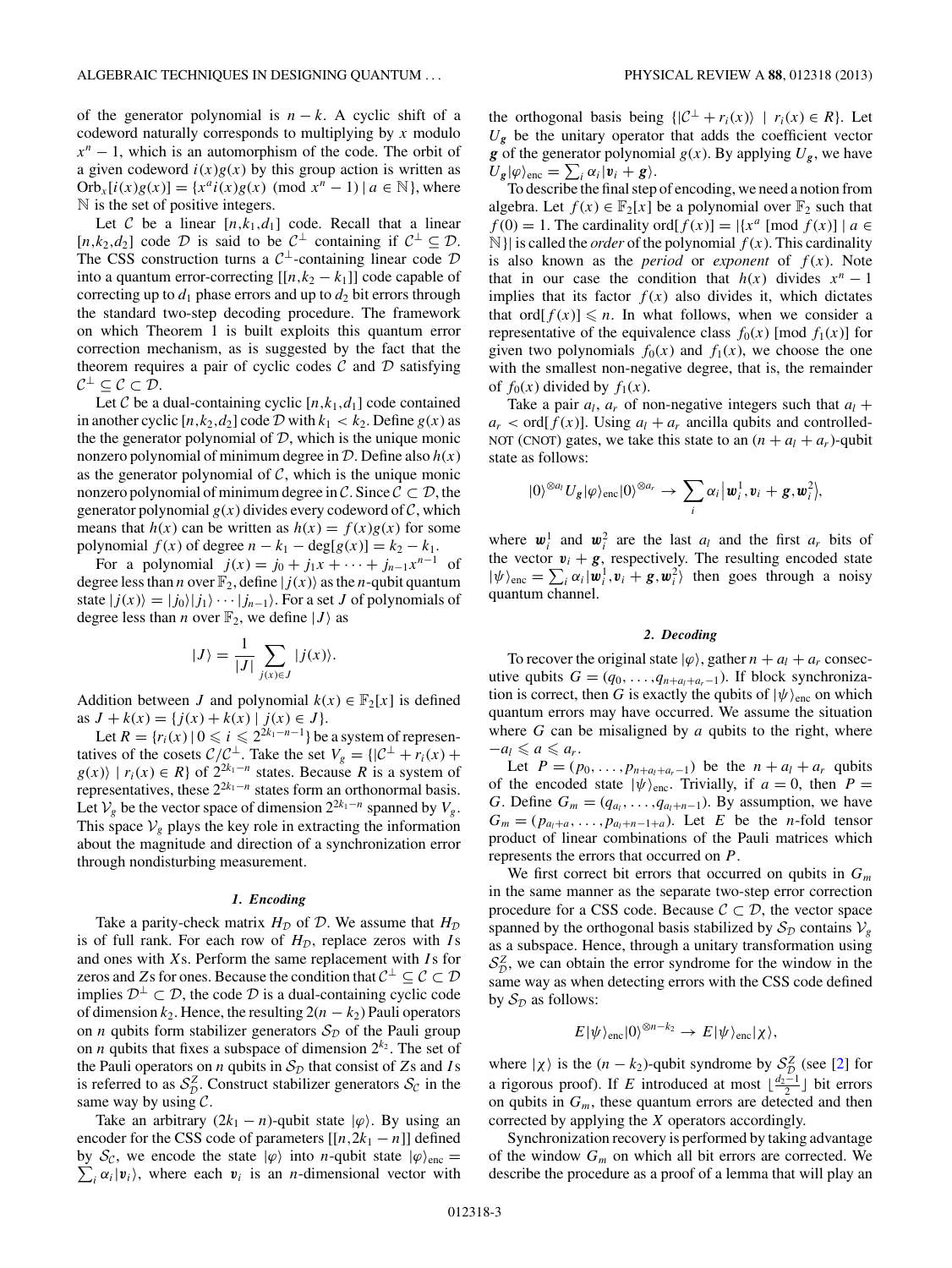<span id="page-3-0"></span>important role in improving the maximum tolerable magnitude of synchronization errors.

*Lemma 3.* Let  $C$  be a dual-containing cyclic code of length *n* and dimension  $k_1$  and  $D$  a  $C$ -containing cyclic code of the same length, larger dimension  $k_2 > k_1$ , and minimum distance  $d_2$ . Assume that  $h(x)$  and  $g(x)$  are the generator polynomials of C and D, respectively. Define polynomial  $f(x)$  of degree  $k_2 - k_1$  to be the factor of  $h(x)$  such that  $h(x) = f(x)g(x)$ over  $\mathbb{F}_2[x]/(x^n - 1)$ . Then for every pair  $a_l$ ,  $a_r$  of non-negative integers such that  $a_l + a_r < \text{ord}[f(x)]$  there exists a quantum synchronizable  $(a_l, a_r)$ -[[ $n + a_l + a_r$ ,  $2k_1 - n$ ]] code under the assumption that no sequence of consecutive *n* qubits suffers from more than  $\lfloor \frac{d_2-1}{2} \rfloor$  bit errors.

*Proof.* Encode an arbitrary  $(2k_1 - n)$ -qubit state  $|\varphi\rangle$  by using a pair C, D of cyclic codes such that  $C^{\perp} \subseteq C \subset D$  as described in Sec. [II B1.](#page-2-0) Let operator *E* be the quantum noise introduced to the encoded state  $|\psi\rangle$ <sub>enc</sub>. We assume the situation where misalignment occurred by *a* qubits to the right with the condition that  $-a_l \leq a \leq a_r$ , where the two non-negative integers satisfy the inequality  $a_l + a_r < \text{ord}[f(x)]$ . Perform the bit error correction on window *Gm* as described earlier in Sec. [II B2.](#page-2-0) These transformations can be expressed as

$$
|\varphi\rangle \rightarrow |\psi\rangle_{\text{enc}} \rightarrow E|\psi\rangle_{\text{enc}} \rightarrow E'|\psi\rangle_{\text{enc}},
$$

where operator  $E'$  represents the partially corrected quantum errors after bit error correction on *Gm*. Recall that all codewords of  $C^{\perp}$  and  $r_i(x) \in R$  are also codewords of C, and hence of  $D$  as well. Because the polynomial  $g(x)$  is the generator of  $D$ , it divides any polynomial of the form *s*(*x*) + *r<sub>i</sub>*(*x*) + *g*(*x*) over  $\mathbb{F}_2[x]/(x^n - 1)$ , where *s*(*x*) ∈  $\mathcal{C}^{\perp}$ . Since we have

$$
s(x) + ri(x) + g(x) = i0(x) f(x)g(x) + i1(x) f(x)g(x) + g(x)
$$

for some polynomials  $i_0(x)$  and  $i_1(x)$  whose degrees are both less than  $k_1$ , the quotient is of the form  $j(x) f(x) + 1$  for some polynomial  $j(x)$ . Dividing the quotient by  $f(x)$  gives 1 as the remainder. It is easy to show that  $|Orb_x[g(x)]| = n$  (see [\[2\]](#page-7-0) for an elementary proof). Thus, applying the same two-step division procedure to any polynomial appearing as a state in cyclically shifted  $V_g$  by  $a$  qubits gives the reminder of *x<sup>a</sup>* divided by  $f(x)$  in  $\mathbb{F}_2[x]/(x^n - 1)$ . Because  $h(x)$  divides  $x^n - 1$ , its factor  $f(x)$  also divides  $x^n - 1$ . Hence, the resulting remainder is exactly the representative of  $x^a$  [mod  $f(x)$ ] with a non-negative degree less than  $k_2 - k_1$ . Note that every state in  $V_g$  is of the form  $|C^{\perp} + r_i(x) + g(x)$ . If  $G_m$  contains no bit errors after bit error correction, the basis states of the corresponding portion in  $E'|\psi\rangle_{\text{enc}}$  are the cyclically shifted coefficient vectors of the correct polynomials. Let  $Q_{t(x)}$  and  $R_{t(x)}$  be polynomial division operations on *n* qubits that give the quotient and remainder, respectively, through quantum shift registers defined by a polynomial  $t(x)$  of degree less than *n* [\[11\]](#page-7-0). Let  $\Omega = I^{\otimes a_1 + a} Q_{g(x)} I^{\otimes a_r - a}$  and  $\mathfrak{R} = I^{\otimes n + a_1 + a_r} R_{f(x)}$ , so that the two represent applying  $Q_{g(x)}$  to the window and  $R_{f(x)}$  to the ancilla qubits of  $Q_{g(x)}$  that contain the calculated quotient. This pair of operations gives the syndrome for the synchronization error as

$$
E'|\psi\rangle_{\text{enc}}|0\rangle^{\otimes n} \stackrel{\mathfrak{R}\mathfrak{Q}}{\longrightarrow} E'|\psi\rangle_{\text{enc}}|x^a \pmod{f(x)}\rangle,
$$

where  $|0\rangle^{\otimes n}$  is the ancilla for  $Q_{g(x)}$  and  $|x^a \pmod{f(x)}$  is the state defined by the representative of  $x^a$  [mod  $f(x)$ ]. If  $x^b \neq$  $x^c$  [mod  $f(x)$ ] for any pair *b*, *c* of distinct non-negative integers less than or equal to  $a_l + a_r$ , the remainder given as the representative of  $x^a$  [mod  $f(x)$ ] uniquely identifies the magnitude and direction of the synchronization error *a*. By assumption, we have  $a_l + a_r < \text{ord}[f(x)]$ . Thus we have the cardinality

$$
|\{x^a \; [\text{mod } f(x)] \mid 0 \leq a \leq a_l + a_r\}| = a_l + a_r + 1
$$

as desired. The proof is complete.

With the procedure described in the proof above, we can obtain the information about how many qubits away  $G = (q_0, \ldots, q_{n+a_l+a_r-1})$  is from the proper position  $P =$  $(p_0, \ldots, p_{n+a_l+a_r-1})$  and in which direction. Thus, by assumption, we can correctly shift the window to the last *n* qubits  $(p_{a_1+a_r}, \ldots, p_{n+a_l+a_r-1})$  of *P*. Because we employed classical cyclic codes, the same error correction procedure can be performed on ( $p_{a_l+a_r}, \ldots, p_{n+a_l+a_r-1}$ ), allowing for correcting bit errors that may have occurred on the last *n* qubits of *P*. By the same token, moving the window to the first *n* qubits of *P* allows us to correct the remaining bit errors on *P*. Hence, if the channel introduced at most  $\lfloor \frac{d_2-1}{2} \rfloor$  bit errors on any consecutive *n* qubits, we can correct all bit errors that occurred on the qubits in *P*.

The remaining decoding procedure for recovering the original  $(2k_1 - n)$ -qubit state  $|\varphi\rangle$  is to shrink the  $(n + a_l + a_r)$ qubit state while correcting phase errors. This can be done by running backwards the translation and expansion operations we applied to  $|\varphi\rangle$ <sub>enc</sub> and then applying a decoding circuit of the CSS code based on the dual-containing cyclic code  $\mathcal{C}$  (see [\[2\]](#page-7-0) for details).

# **III. IMPROVING SYNCHRONIZATION ERROR TOLERANCE**

In this section we examine the maximum tolerable magnitude of synchronization errors.

The reason that Theorem 1 can only tolerate up to a  $(k_2$  $k_1 - 1$ )-qubit shift is that the original proof given in [\[2\]](#page-7-0) does not use the concept of the order of a polynomial. In fact, in view of Lemma 3, the original proof can be understood as a naive application of a rather conservative lower bound on the order of  $f(x)$ , namely, ord $[f(x)] \ge \deg[f(x)]$ . Here we aim to improve synchronization recovery capabilities by examining the exact value of ord $[f(x)]$ .

To avoid being overly general, we focus on the most relevant case where the code length is a Mersenne number  $n = 2<sup>m</sup> - 1$ . This is because the known quantum synchronizable codes and the ones we will introduce in the next section all have lengths of this form.

*Theorem 4.* Let *m*, *n* be positive integers such that  $n =$  $2^m - 1$ , and C, D a dual-containing cyclic  $[n, k_1, d_1]$  code with generator polynomial  $h(x)$  and C-containing cyclic  $[n,k_2,d_2]$ code with generator polynomial  $g(x)$ , respectively. Define polynomial  $f(x)$  of degree  $k_2 - k_1$  as the quotient of  $h(x) =$  $f(x)g(x)$  divided by  $g(x)$  and write its factorization into irreducible polynomials as  $f(x) = \prod_i f_i(x)$ . For every pair  $a_i$ ,  $a_r$ of non-negative integers such that  $a_l + a_r < \text{lcm}_i \{\text{ord}[f_i(x)]\}$ there exists a quantum synchronizable  $(a_l, a_r)$ -[[ $n + a_l +$  $a_r, 2k_1 - n$ ]] code that corrects at least up to  $\lfloor \frac{d_1 - 1}{2} \rfloor$  phase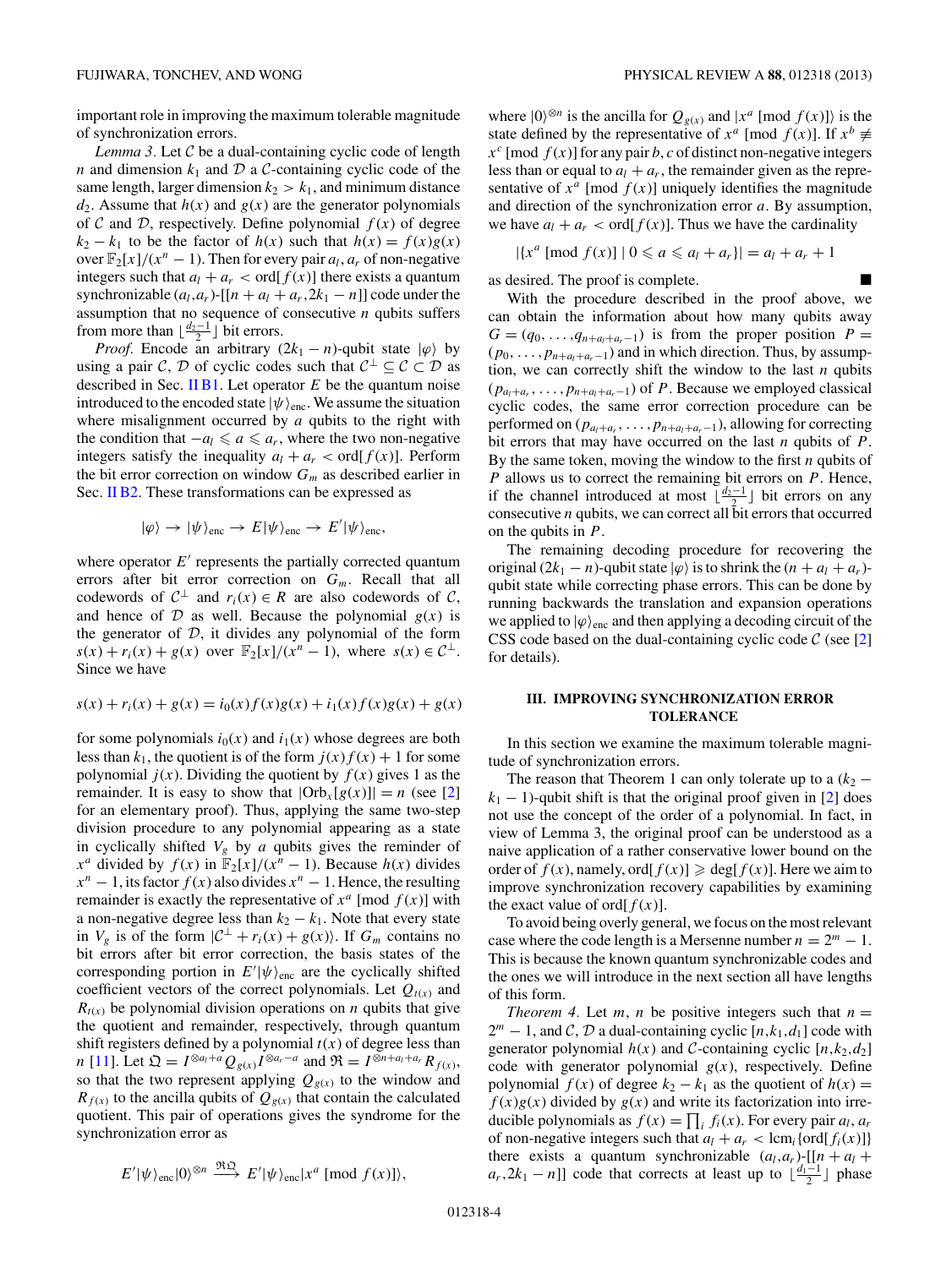<span id="page-4-0"></span>errors and at least up to  $\lfloor \frac{d_2-1}{2} \rfloor$  bit errors. In particular, the maximum tolerable magnitude  $lcm_i$  {ord[ $f_i(x)$ ]} – 1 attains  $n - 1$ , which is the largest possible, if  $f(x)$  has a primitive polynomial  $f_i(x)$  of degree *m* as its factor.

To prove the above theorem, we employ the following four facts in finite fields.

*Proposition 5.* Let *m* be a positive integer and  $f(x)$  the product of all irreducible polynomials over  $\mathbb{F}_2$  whose degrees divide *m*. Then

$$
f(x) = x^{2^m} - x.
$$

*Proposition 6.* Let  $f(x) = \prod_i f_i(x)$  be a polynomial over  $\mathbb{F}_2$ , where  $f_i(x)$  are all nonzero and pairwise relatively prime in  $\mathbb{F}_2[x]$ . Then

$$
\operatorname{ord}[f(x)] = \operatorname{lcm}_i\{\operatorname{ord}[f_i(x)]\}.
$$

*Proposition* 7. If  $f(x) \in \mathbb{F}_2[x]$  is an irreducible polynomial over  $\mathbb{F}_2$ , then ord[ $f(x)$ ] divides  $2^{\deg[f(x)]} - 1$ .

*Proposition 8.* A polynomial  $f(x) \in \mathbb{F}_2[x]$  is primitive if and only if  $f(0) = 1$ , and

$$
\operatorname{ord}[f(x)] = 2^{\deg[f(x)]} - 1.
$$

For the proofs of these propositions, we refer the reader to Theorems 3.20 and 3.9, Corollary 3.4, and Theorem 3.16 in Ref. [\[12\]](#page-7-0).

*Proof of Theorem 4.* By Lemma 3 and the rest of the argument in Sec. [II B,](#page-1-0) we only need to prove that ord $[f(x)] =$  $lcm_i$  {ord[ $f_i(x)$ ]} and that  $lcm_i$  {ord[ $f_i(x)$ ]} = *n* if at least one irreducible factor  $f_i(x)$  is primitive and of degree *m*. As mentioned in the proof of Lemma 3, because  $h(x)$  is the generator polynomial of a cyclic code of length *n*, its factor *f*(*x*) divides  $x^n - 1$ . Thus, by Proposition 5, all  $f_i(x)$  in the factorization  $f(x) = \prod_i f_i(x)$  are distinct. Hence, Proposition 6 proves that the order of our  $f(x)$  is indeed the least common multiple of the orders of its irreducible factors  $f_i(x)$ . Assume that one of the irreducible factors of  $f(x)$  is primitive and of degree *m*. Note that for a pair *a*, *b* of positive integers,  $2^a - 1$  divides  $2^b - 1$  if and only if *a* divides *b*. Hence, by Proposition 5 and the fact that  $f(x)$  divides  $x^n - 1$ , for each *i* the integer  $2^{\deg[f_i(x)]} - 1$  divides  $2^m - 1 = n$ . Because *f*(*x*) divides  $x^n - 1$ , we have  $f_i(0) = 1$  for every *i*. Thus by Propositions 7 and 8, we have

$$
\operatorname{lcm}_i\{\operatorname{ord}[f_i(x)]\} = 2^m - 1 = n.
$$

This completes the proof.

Because  $\text{lcm}_i\{\text{ord}[f_i(x)]\}$  is always at least  $k_2 - k_1$ , Theorem 4 provides better synchronization recovery capabilities than Theorem 1. For instance, when  $n = 2<sup>m</sup> - 1$  is a prime, *m* must be a prime as well. In this case, Proposition 5 dictates that for each *i* the degree deg[ $f_i(x)$ ] is either 1 or *m*. Because  $x - 1$  is the only irreducible polynomial of degree 1 with a nonzero constant term, if deg[ $f(x)$ ]  $\ge 2$ , we have  $\text{ord}[f(x)] = n$ , achieving the highest possible synchronization error tolerance.

### **IV. QUANTUM SYNCHRONIZABLE CODES FROM REED-MULLER CODES**

In this section we study two special classes of algebraic codes to give families of quantum synchronizable errorcorrecting codes. The first class is a type of finite geometry code based on projective geometry, while the other class includes those used in Theorem 2 as a subclass. To make the connection to our quantum synchronizable scheme as clear as possible, we define these classical codes by their generator polynomials with the minimum amount of mathematics. The proofs of the basic facts we use can be found in [\[10\]](#page-7-0). For more finite geometric and algebraic views of our cyclic codes, the interested reader is referred to [\[10,13,14\]](#page-7-0).

For a non-negative integer *s* and a positive integer *n*, the *cyclotomic coset*  $C_{s,n}$  of *s* modulo *n* over  $\mathbb{F}_2$  is the set

$$
C_{s,n} = \{s2^i \mod n \mid i \in \mathbb{N}\}.
$$

Since  $C_{s,n} = C_{s',n}$  if  $s' \in C_{s,n}$ , we may take a system

$$
S_n = \{ \min \{ t \mid t \in C_{s,n} \} \mid s \in \mathbb{N} \cup \{ 0 \} \}
$$

of representatives of the cyclotomic cosets by picking the smallest element from each set. We call  $S_n$  the *canonical* system of representatives. The integers modulo *n* are partitioned into cyclotomic cosets as

$$
\{0,1,\ldots,n-1\}=\bigcup_{s\in S_n}C_{s,n}.
$$

Let  $\alpha$  be a primitive *n*th root of unity in  $\mathbb{F}_{2|C_{1,n}|}$ . The minimal polynomial  $M_s(x)$  of  $\alpha^s$  over  $\mathbb{F}_2$  can be expressed as

$$
M_s(x) = \prod_{i \in C_{s,n}} (x - \alpha^i).
$$

For non-negative integers  $s$ , let  $w_2(s)$  denote the number of 1's in the binary expansion of *s*. For positive integers *r*, *m* such that  $r < m$ , the *punctured Reed-Muller code*  $\mathcal{R}(r,m)^*$  of *order r* over projective space  $PG(m - 1, 2)$  is the cyclic code of parameters

$$
\[2^m - 1, \sum_{i=0}^r \binom{m}{i}, 2^{m-r} - 1\]
$$

defined by the generator polynomial

$$
g(x) = \prod_{\substack{1 \leqslant w_2(s) \leqslant m-r-1 \\ s \in S_{2m-1}}} M_s(x).
$$

For a comprehensive treatment of punctured Reed-Muller codes, the interested reader is referred to [\[10\]](#page-7-0). We use the basic property of  $\mathcal{R}(r,m)^*$  that the generator polynomial  $g^\perp(x)$  of its dual  $\mathcal{R}(r,m)^{*\perp}$  is

$$
g^{\perp}(x)=(x+1)\prod_{\substack{1\leqslant w_2(s)\leqslant r\\s\in S_{2^m-1}}}M_s(x).
$$

Punctured Reed-Muller codes are cyclic codes with the desired nested property for our purpose.

*Lemma 9.* For any positive integers  $r_1$ ,  $r_2$ , and  $m$  such that  $\lceil \frac{m}{2} \rceil < r_2 < r_1 < m$ , the punctured Reed-Muller codes of order  $r_1$  and  $r_2$  over PG( $m - 1, 2$ ) satisfy the condition that

$$
\mathcal{R}(r_2,m)^{* \perp} \subseteq \mathcal{R}(r_2,m)^* \subset \mathcal{R}(r_1,m)^*.
$$

*Proof.* Let  $g_1(x)$ ,  $g_2(x)$ , and  $g_2^{\perp}(x)$  be the generator polynomials of  $\mathcal{R}(r_1,m)^*$ ,  $\mathcal{R}(r_2,m)^*$ , and  $\mathcal{R}(r_1,m)^*^{\perp}$ , respectively.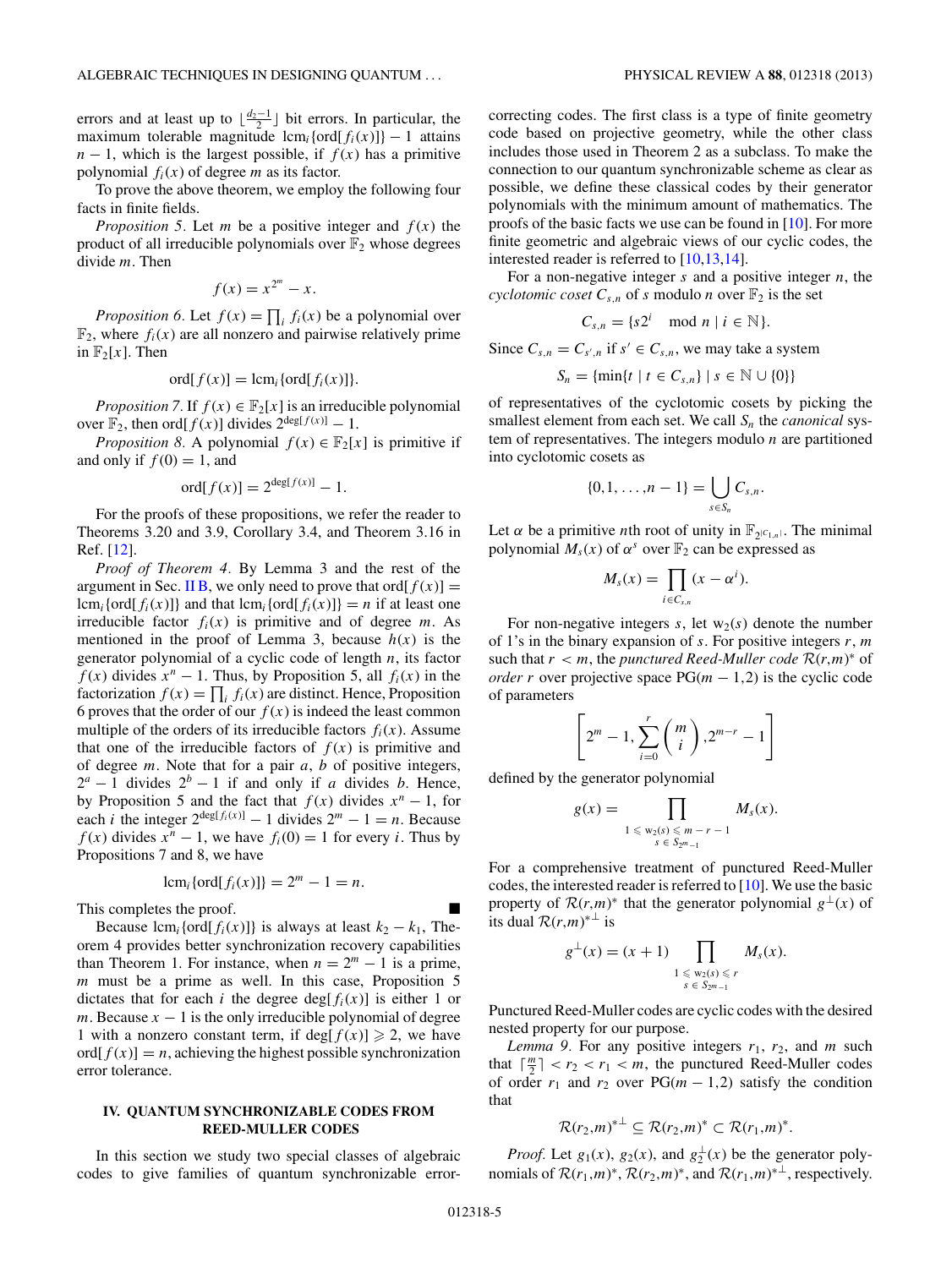Because these are generators of the corresponding principal ideals of  $\mathbb{F}_2[x]$ , we only need to show that  $g_1(x)$  divides  $g_2(x)$ and that  $g_2(x)$  divides  $g_2^{\perp}(x)$ . Because  $r_2 < r_1$ , we have

$$
g_2(x) = g_1(x) \prod_{m - r_1 \leqslant w_2(s) \leqslant m - r_2 - 1} M_s(x).
$$

Because  $\lceil \frac{m}{2} \rceil < r_2 < m$ , we have

$$
g_2^{\perp}(x) = g_2(x)(x+1) \prod_{\substack{m \ -r_2 \leq w_2(s) \leq r_2 \\ s \in S_{2^m-1}}} M_s(x).
$$

The proof is complete.

The above lemma allows us to use punctured Reed-Muller codes as the cyclic codes  $\mathcal C$  and  $\mathcal D$  in Theorem 4 to obtain a family of quantum synchronizable codes:

*Theorem 10.* Let  $r_1$ ,  $r_2$ ,  $m$ , and  $n$  be positive integers such that  $\lceil \frac{m}{2} \rceil < r_2 < r_1 < m$  and such that  $n = 2^m - 1$ . For every pair  $a_l$ ,  $a_r$  of non-negative integers such that  $a_l + a_r$  $lcm<sub>s</sub>$ {ord[ $M<sub>s</sub>(x)$ ]}, where *s* runs through all integers in the canonical system  $S_n$  of representatives of cyclotomic cosets modulo *n* satisfying the condition that  $m - r_1 \leq w_2(s) \leq$  $m - r_2 - 1$ , there exists a quantum synchronizable  $(a_l, a_r)$ - $[[n + a_l + a_r, 2\sum_{i=0}^{r_2} {m \choose i} - n]]$  code that corrects at least up to  $2^{m-r_2-1} - 1$  phase errors and at least up to  $2^{m-r_1-1} - 1$  bit errors.

Another useful property of punctured Reed-Muller codes is that their ambient spaces contain well-known cyclic codes. Let *n* be an odd integer and  $\alpha \in \mathbb{F}_{2^{|C|},n}$  a primitive *n*th root of unity. A *Bose-Chaudhuri-Hocquenghem* (BCH) *code* of*length n* and *designed distance d* is a cyclic code of length *n* whose generator polynomial is

$$
g(x) = \prod_{i \in \bigcup_{j=0}^{d-2} C_{b+j,n}} (x - \alpha^i),
$$

where *b* is a nonnegative integer. The term designed distance reflects the fact that the true minimum distance of a BCH code is at least its designed distance. The proof of this fact and other basic properties of BCH codes can be found in [\[10\]](#page-7-0). A BCH code is *primitive* if the length is of the form  $n = 2^m - 1$  for some positive integer *m*, and *narrow-sense* if  $b = 1$ .

BCH codes are one of the older classes of cyclic codes and have been extensively studied in classical coding theory. Their dual-containing property and basic parameters have also been investigated in the context of quantum error correction [\[15,16\]](#page-7-0). For this reason, they have a great potential as a source of excellent quantum synchronizable codes. In fact, Theorem 2 is a straightforward application of primitive, narrow-sense BCH codes of odd designed distance.

We begin with the following observation.

*Lemma 11.* Let  $\beta$  be the primitive, narrow-sense BCH code of length  $2^m - 1$  and designed distance  $2^{m-r} - 1$ , where  $\lceil \frac{m}{2} \rceil$  < *r* < *m* − 2 and *m*  $\geq$  7. Then

$$
\mathcal{R}(r,m)^{* \perp} \subseteq \mathcal{R}(r,m)^{*} \subset \mathcal{B}.
$$

*Proof.* Let *S* be the set of positive integers less than  $2^{m-r} - 1$ . Then the generator polynomial  $g(x)$  of the primitive,

narrow-sense BCH code of length  $2<sup>m</sup> - 1$  and designed distance  $2^{m-r} - 1$  is

$$
g(x) = \prod_{i \in \bigcup_{j \in S} C_{j,2^m-1}} (x - \alpha^i) = \prod_{s \in S \cap S_{2^m-1}} M_s(x),
$$

where *S*<sub>2<sup>*m*−1</sub> is the canonical system of representatives of the</sub></sup> cyclotomic cosets modulo  $2<sup>m</sup> - 1$ . For any positive integer  $a < 2^{m-r} - 1$ , we have  $w_2(a) \leq m - r - 1$ . Hence, we have

$$
S \cap S_{2^m-1} \subseteq \{s \mid s \in S_{2^m-1}, 1 \leq w_2(s) \leq m-r-1\}.
$$

Hence,  $g(x)$  divides the generator polynomial of  $\mathcal{R}(r,m)^*$ , which implies that  $\mathcal{R}(r,m)^* \subseteq \mathcal{B}$ . It is known that  $\mathcal{R}(r,m)^* \neq \emptyset$ B if  $\lceil \frac{m}{2} \rceil < r < m - 2$  and  $m \ge 7$  (see, for example, [\[17\]](#page-7-0), Lemma 5.3]). Hence, we have  $\mathcal{R}(r,m)^* \subset \mathcal{B}$ . By Lemma 9,  $\mathcal{R}(r,m)^* \subseteq \mathcal{R}(r,m)^*$ . The proof is complete.

Because BCH codes are cyclic, Lemma 11 states that we may use dual-containing punctured Reed-Muller codes together with primitive, narrow-sense BCH codes to construct quantum synchronizable codes. Note that  $C^{\perp} \subseteq C \subset$ D implies that  $\mathcal{D}^{\perp} \subset \mathcal{D}$ . Since a BCH code is trivially contained in another BCH code of smaller designed distance, we can also construct quantum synchronizable codes from a pair of dual-containing BCH codes without using punctured Reed-Muller codes. The following are two useful known results on primitive, narrow-sense BCH codes that are dual containing:

*Theorem 12 ( [\[16\]](#page-7-0))*. For  $m \ge 2$ , a primitive, narrow-sense BCH code of length  $2^m - 1$  is dual containing if and only if its designed distance *d* satisfies the condition that  $2 \le d \le$  $2^{\lceil \frac{m}{2} \rceil} - 1.$ 

*Theorem 13 ( [\[16\]](#page-7-0))*. A primitive, narrow-sense BCH code of length  $2^m - 1$  and designed distance *d* that is dual containing is of dimension  $2^m - 1 - m\left[\frac{d-1}{2}\right]$ .

By applying Lemmas 9 and 11 and Theorems 12 and 13 to Theorem 4, we can obtain a variety of quantum synchronizable codes. For instance, the following is a special case based on punctured Reed-Muller codes and BCH codes:

*Theorem 14.* Let *n*, *r*, *m* be positive integers satisfying the conditions that  $n = 2^m - 1$  is a prime, that  $\lceil \frac{m}{2} \rceil < r <$  $m - 2$ , and that  $m \ge 7$ . Then for any pair of non-negative integers  $a_l$ ,  $a_r$  satisfying  $a_l + a_r < n$  there exists a quantum synchronizable  $(a_l, a_r)$ -[[ $n + a_l + a_r$ ,  $\sum_{i=0}^r {m \choose i}$ ]] code that corrects at least up to  $2^{m-r-1} - 1$  phase errors and at least up to  $2^{m-r-1} - 1$  bit errors.

The following lemmas allow us to calculate the synchronization recovery capabilities of quantum synchronizable error-correcting codes based on primitive, narrow-sense BCH codes:

*Lemma 15 ([\[16\]](#page-7-0))*. Let *n*, *m* be positive integers such that  $n = 2^m - 1$ . For any positive integer  $s \le 2^{\lceil \frac{m}{2} \rceil}$ , the cardinality  $|C_{s,n}| = m$ .

*Lemma 16 ([\[16\]](#page-7-0))*. Let *n*, *m* be positive integers such that  $n = 2^m - 1$ . For any odd positive integer  $s, s' \leq 2^{\lceil \frac{m}{2} \rceil}$ , we have  $C_{s,n} \neq C_{s',n}$ .

*Theorem 17.* Let *n*,  $d_1$ , and  $d_2$  be odd integers satisfying  $n = 2^m - 1$  and  $3 \leq d_2 < d_1 \leq 2^{\lceil \frac{m}{2} \rceil} - 1$ , where  $m \geq 5$  and  $d_1 - d_2 \geq 4$ . Then for any pair of non-negative integers  $a_l$ ,  $a_r$ satisfying  $a_l + a_r < n$  there exists a quantum synchronizable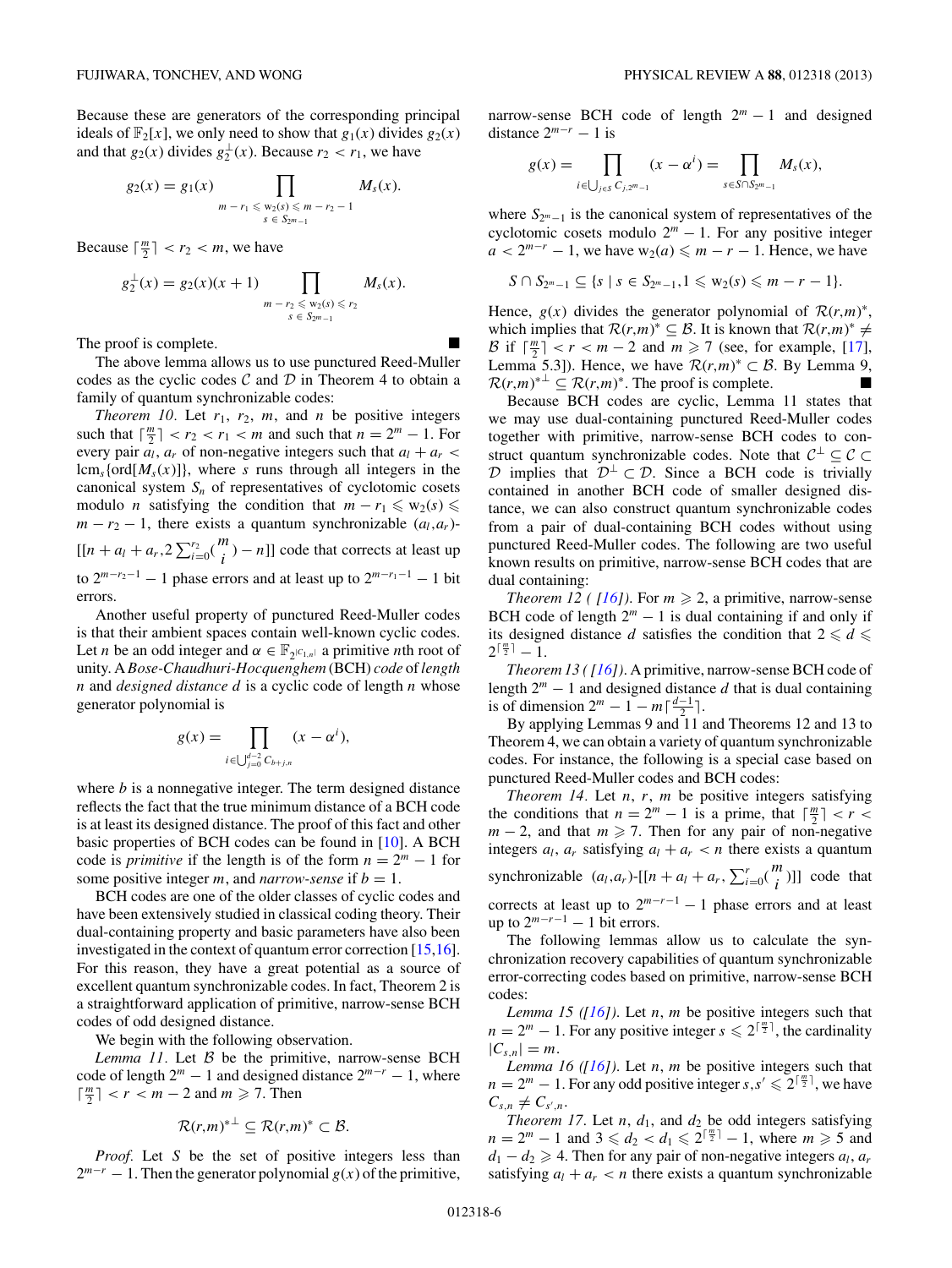<span id="page-6-0"></span> $(a_l, a_r)$ -[[ $n + a_l + a_r, n - m(d_2 - 1)$ ]] code that corrects at least up to  $\frac{d_1-1}{2}$  phase errors and at least up to  $\frac{d_2-1}{2}$  bit errors.

*Proof.* Apply Theorems 12 and 13 to Theorem 4. By Lemma 16 and the fact that for every positive even integer  $s \leq d_1$  the cyclotomic coset  $C_{s,n} = C_{\frac{s}{2},n}$ , the generator polynomials of the primitive, narrow-sense BCH codes of distance  $d_1$  and  $d_2$ are

$$
g_1(x) = \prod_{\substack{1 \leq s \leq d_1 - 1 \\ s \text{ odd}}} M_s(x)
$$

and

$$
g_2(x) = \prod_{\substack{1 \leq s \leq d_2 - 1 \\ s \text{ odd}}} M_s(x),
$$

respectively. Thus we only need to prove that

$$
f(x) = \prod_{\substack{d_2 \leq s \leq d_1 - 1 \\ s \text{ odd}}} M_s(x)
$$

is of order *n*. By Lemma 15, for  $d_2 \le s \le d_1 - 1$  we have  $deg[M_s(x)] = m$ . Hence, because ord[ $M_s(x)$ ] is the order of  $\alpha^s$  in the multiplicative group  $\mathbb{F}_{2^m}^*$  (see [\[12\]](#page-7-0), Theorem 3.33]), we have ord $[M_s(x)] = \frac{n}{\gcd(s,n)}$ . Because we have  $d_1 - d_2 \ge 4$ , the polynomial  $f(x)$  has two irreducible factors  $M_s(x)$  and  $M_{s+2}(x)$  for some odd *s*. Hence, by Proposition 6, we have

$$
\operatorname{ord}[f(x)] \geqslant \operatorname{lcm}\left(\frac{n}{\gcd(s,n)}, \frac{n}{\gcd(s+2,n)}\right) = n
$$

as desired. The proof is complete.

Since the parity of the designed distance of each BCH code in Theorem 17 does not affect whether the pair of cyclic codes satisfies the nested property required to construct a quantum synchronizable code, one may also exploit BCH codes of even designed distance to obtain similar quantum synchronizable error-correcting codes, albeit of parameters slightly cumbersome to spell out.

#### **V. CONCLUDING REMARKS**

We refined the known general framework for designing quantum synchronizable codes through an algebraic approach. With this refinement, we can compute the best attainable synchronization recovery capabilities a given pair of classical cyclic codes can offer. We also examined the structures of punctured Reed-Muller codes and BCH codes in their ambient spaces to obtain families of quantum synchronizable codes.

While we focused on the case when code lengths are of the form  $n = 2<sup>m</sup> - 1$ , in principle, we can also apply similar techniques to the general case when *n* is a positive integer. In fact, narrow-sense BCH codes that are not primitive are also known to be dual containing if their designed distances satisfy a condition similar to the one given in Theorem 12 [\[16\]](#page-7-0). The exact dimensions can be obtained in the same way as well. Moreover, as we will see here, our result on the maximum tolerable magnitude of misalignment can also be extended in theory to the case of general *n*.

To generalize our approach through Lemma 3 to the case when *n* may not be of the form  $2^m - 1$ , we need to know the order of a given polynomial  $f(x)$  which divides  $x^n - 1$  but may contain irreducible factors of multiplicity more than one. The following fact is useful for computing the order.

*Proposition 18.* Let  $f(x) \in \mathbb{F}_2[x]$  be irreducible over  $\mathbb{F}_2$ with  $f(0) = 1$  and ord $[f(x)] = e$ . Let *a* be a positive integer and define *b* to be the smallest integer such that  $2^b \ge a$ . Then  $ord[(f(x))^{a}] = 2^{b}e.$ 

The proof of the above proposition can be found in [\[12\]](#page-7-0), Theorem 3.8.

Because the polynomial of which we need to compute the order divides  $x^n - 1$ , its irreducible factors  $f_i(x)$  all satisfy the condition that  $f_i(0) = 1$ . Thus, by Propositions 6 and 18, even if *n* is not a Mersenne number, the maximum tolerable magnitude of misalignment can be computed from the order of each irreducible factor. A table of the orders of irreducible polynomials can be found in [\[12\]](#page-7-0).

Our block synchronization scheme may be seen as an algebraically modernized quantum analog of the classical schemes introduced in the 1960s, where cosets of cyclic codes played the key role (see, for example, [\[6,18,19\]](#page-7-0)). The theory of synchronization for classical bits has seen progress since its inception and gave birth to different synchronization techniques. The most recent major progress includes the proof of the existence of capacity-achieving codes in a single-shot model within a finite length regime [\[20\]](#page-7-0) and explicit constructions for high-rate self-synchronizing codes [\[21\]](#page-7-0).

A notable property of many newer classical codes for synchronization is that they allow for locating boundaries regardless of the magnitude of misalignment while achieving high information rates. This means that the sender and receiver can establish and maintain efficient communications over noisy channels even if no prior block synchronization is assumed. While such high-level control over quantum information would be extremely challenging both theoretically and experimentally, very recently an initial step from the theoretical side has been made in this direction as well [\[22\]](#page-7-0). It would be of interest to look for a way to realize quantum analogs of recent software solutions for synchronization in classical communications.

Another interesting related topic would be the type of synchronization error due not to misalignment but to undetected loss of bits. Such synchronization errors are called *deletions* in classical coding theory (see [\[23,24\]](#page-7-0) for surveys of results on this and closely related types of synchronization errors). As far as the authors are aware, no result is available on the quantum analog of this channel at the time of writing. While a deletion can be recovered by our method in some cases such as qubit loss at the start of quantum communication, quantum synchronizable codes are not able to treat all types of deletion.

In general, loss of qubits may be treated as *erasures* or *located errors* if there is a hardware solution for detecting such anomalies (see, for example, [\[25–32\]](#page-7-0)). Hence, errors such as photon loss can be handled by tracing out the lost qubits and then recovering them through quantum error-correcting codes for erasures such as those found in [\[33\]](#page-7-0). While this assumption is reasonable in many contexts such as linear optical quantum memories, it may be more reasonable to also consider undetected loss of qubits in other